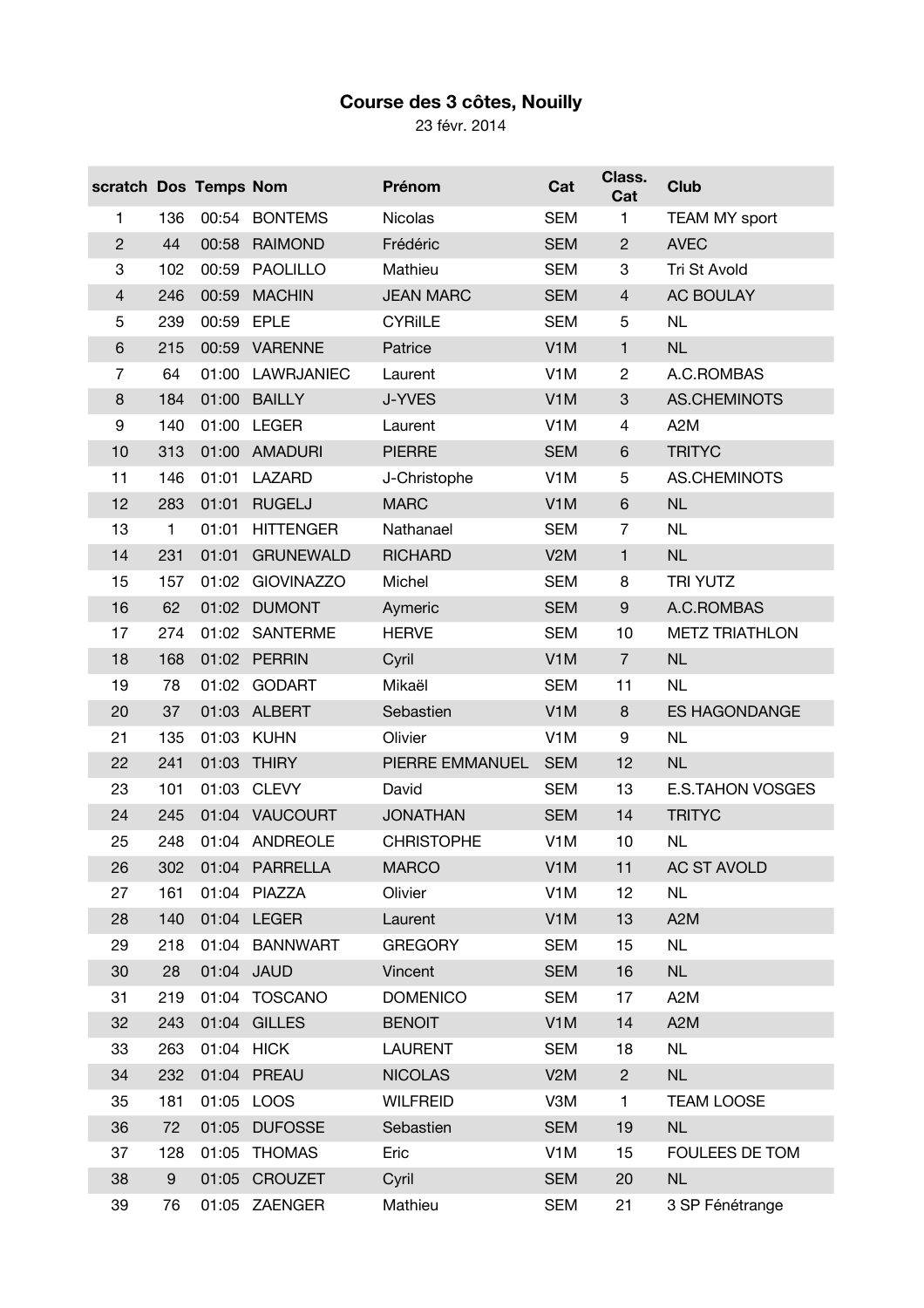| 40 | 258             |            | 01:05 PETITFILS   | <b>GILLES</b>     | V <sub>2</sub> M | 3                         | <b>VTCAFALCK</b>     |
|----|-----------------|------------|-------------------|-------------------|------------------|---------------------------|----------------------|
| 41 | 189             |            | 01:05 SCHMITT     | <b>MARC</b>       | V <sub>2</sub> M | 4                         | <b>NL</b>            |
| 42 | 237             |            | 01:05 OUKKAL      | <b>CEDRIC</b>     | <b>SEM</b>       | 22                        | A <sub>2</sub> M     |
| 43 | 3               |            | 01:05 DUSSART     | Alain             | V <sub>2</sub> M | 5                         | Val St Pierre        |
| 44 | 289             |            | 01:06 BREUSIN     | <b>CHRISTOPHE</b> | V <sub>1</sub> M | 16                        | A <sub>2</sub> M     |
| 45 | 187             |            | 01:06 SORNETTE    | <b>JEAN YVES</b>  | V <sub>1</sub> M | 17                        | FOULEES DE TOM       |
| 46 | 145             |            | 01:06 SCHROEDER   | Hervé             | V <sub>1</sub> M | 18                        | NL                   |
| 47 | 280             |            | 01:06 MEYER       | <b>GERALD</b>     | <b>SEM</b>       | 23                        | <b>GCAM OPTIC</b>    |
| 48 | 260             |            | 01:06 MARTIN      | <b>SAMUEL</b>     | V <sub>1</sub> M | 19                        | <b>SOVAB</b>         |
| 49 | 281             |            | 01:06 MORBIN      | <b>DAVID</b>      | V <sub>1</sub> M | 20                        | <b>GCAM OPTIC</b>    |
| 50 | $\overline{4}$  |            | 01:06 BRULE       | Laurent           | V <sub>1</sub> M | 21                        | Tri St Avold         |
| 51 | 125             |            | 01:06 DUCHSCHER   | Gilles            | <b>SEM</b>       | 24                        | A <sub>2</sub> M     |
| 52 | 236             |            | 01:06 HUET        | <b>HERVE</b>      | V <sub>1</sub> M | 22                        | A <sub>2</sub> M     |
| 53 | 250             |            | 01:06 KOCH        | <b>CLAUDE</b>     | V <sub>1</sub> M | 23                        | <b>CSA ST AVOLD</b>  |
| 54 | 196             |            | 01:07 GRAVIER     | Christophe        | <b>SEM</b>       | 25                        | NL                   |
| 55 | 279             |            | 01:07 NOIRE       | <b>OLIVIER</b>    | V3M              | $\overline{c}$            | <b>NL</b>            |
| 56 |                 | 01:07      |                   |                   |                  |                           |                      |
| 57 | 167             |            | 01:07 CHAFFAUT    | Olivier           | V <sub>1</sub> M | 24                        | <b>NL</b>            |
| 58 | 254             |            | 01:07 JUNG        | <b>JEREMY</b>     | <b>SEM</b>       | 26                        | NL                   |
| 59 | 230             |            | 01:07 BERCHICHE   | <b>FARID</b>      | V <sub>1</sub> M | 25                        | A <sub>2</sub> M     |
| 60 | 94              |            | 01:07 LOUIS       | Kevin             | <b>SEM</b>       | 27                        | S.L.TREMERY          |
| 61 | 134             |            | 01:07 BRECHE      | <b>Brigitte</b>   | V2F              | $\mathbf{1}$              | A <sub>2</sub> M     |
| 62 | 69              |            | 01:07 JUNGELS     | Olivier           | <b>SEM</b>       | 28                        | <b>NL</b>            |
| 63 | 115             |            | 01:07 CRELLIER    | Damien            | <b>SEM</b>       | 29                        | <b>NL</b>            |
| 64 | 96              |            | 01:07 HENTZ       | Denis             | V <sub>1</sub> M | 26                        | <b>S.L.TREMERY</b>   |
| 65 | 32              |            | 01:08 STREMLER    | Fabrice           | V <sub>2</sub> M | 6                         | <b>ES HAGONDANGE</b> |
| 66 | 269             |            | 01:08 CHATEAUX    | <b>GUY</b>        | V <sub>1</sub> M | 27                        | <b>NL</b>            |
| 67 | 95              |            | 01:08 ILLONARDO   | René              | V <sub>1</sub> M | 28                        | <b>S.L.TREMERY</b>   |
| 68 | 39              |            | 01:08 LOMBARD     | Christian         | V3M              | $\ensuremath{\mathsf{3}}$ | <b>ACL MARLY</b>     |
| 69 | 49              |            | 01:08 JEANNOT     | <b>PHILIPPE</b>   | V <sub>2</sub> M | 7                         | <b>NL</b>            |
| 70 | 191             |            | 01:08 POJER       | <b>ALAIN</b>      | V <sub>1</sub> M | 29                        | <b>TRI YUTZ</b>      |
| 71 | 235             |            | 01:08 VEIDNER     | <b>JEROME</b>     | <b>SEM</b>       | 30                        | <b>NL</b>            |
| 72 | $5\phantom{.0}$ |            | 01:09 HITTENGER   | GAÊL              | <b>SEM</b>       | 31                        | NL                   |
| 73 | 284             |            | 01:09 PASQUINELLI | PHILIPPE          | V <sub>2</sub> M | 8                         | <b>NL</b>            |
| 74 | 204             |            | 01:09 MILLUZZO    | Joseph            | <b>SEM</b>       | 32                        | NL                   |
| 75 | 247             | 01:09 PIRA |                   | <b>FABRICE</b>    | V <sub>1</sub> M | 30                        | <b>NL</b>            |
| 76 | 17              |            | 01:09 caprio      | antoine           | V2M              | 9                         | NL                   |
| 77 | 212             |            | 01:09 BAUER       | Frédéric          | V <sub>1</sub> M | 31                        | <b>NL</b>            |
| 78 | 270             | 01:09      | <b>NOULETTE</b>   | <b>ERIC</b>       | V <sub>1</sub> M | 32                        | NL                   |
| 79 | 122             |            | 01:09 DURAND      | Benoit            | V <sub>1</sub> M | 33                        | Tri Thion yutz       |
| 80 | 98              |            | 01:10 OMHOVERE    | <b>Didier</b>     | V2M              | 10                        | $\sf NL$             |
| 81 | 259             |            | 01:10 HEINTZ      | <b>JEAN MARC</b>  | V <sub>1</sub> M | 34                        | <b>SOVAB</b>         |
| 82 | 268             |            | 01:10 TULUMELLO   | <b>VINCENT</b>    | V2M              | 11                        | NL                   |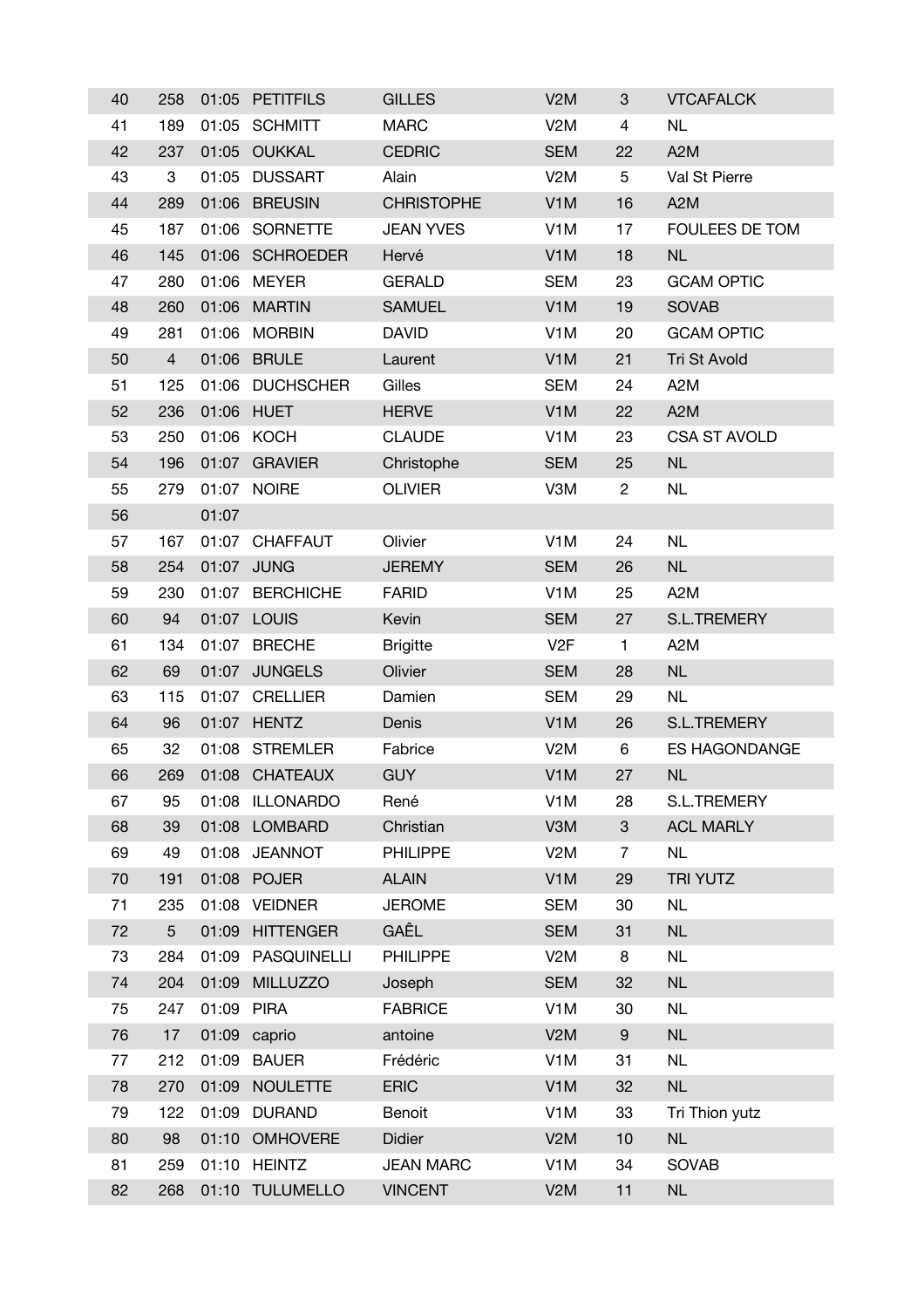| 83  | 106 |           | 01:10 MESEMBOURG   | Yves              | V <sub>1</sub> M | 35             | <b>BOUZONVILLE A.C</b> |
|-----|-----|-----------|--------------------|-------------------|------------------|----------------|------------------------|
| 84  | 301 |           | 01:10 DANET        | <b>TEDDY</b>      | <b>SEM</b>       | 33             | <b>CA MALLING</b>      |
| 85  | 275 |           | 01:10 ROHE         | <b>STEPHANE</b>   | V <sub>1</sub> M | 36             | TRIATHLON ST AVOLD     |
| 86  | 286 |           | 01:10 DIRAISON     | <b>CEDRIC</b>     | <b>SEM</b>       | 34             | <b>NL</b>              |
| 87  | 93  |           | 01:10 WICKERT      | Christian         | V <sub>2</sub> M | 12             | <b>S.L.TREMERY</b>     |
| 88  | 188 |           | 01:10 CHRETIEN     | <b>NATHALIE</b>   | <b>SEF</b>       | $\mathbf{1}$   | NL                     |
| 89  | 255 |           | 01:10 SOBOLSKY     | <b>SERGE</b>      | V <sub>1</sub> M | 37             | <b>FMAC</b>            |
| 90  | 152 |           | 01:11 WUNDERLICH   | Thibault          | V <sub>1</sub> M | 38             | NL                     |
| 91  | 264 | 01:11 MAS |                    | <b>MICHEL</b>     | V <sub>1</sub> M | 39             | <b>NL</b>              |
| 92  | 216 |           | 01:11 STIRNEMANN   | Gilles            | V <sub>1</sub> M | 40             | NL                     |
| 93  | 18  |           | 01:11 GOETZ        | Claude            | V <sub>1</sub> M | 41             | <b>NL</b>              |
| 94  | 300 | 01:11     | <b>BREUZIN</b>     | <b>THEOPHANE</b>  | <b>SEM</b>       | 35             | <b>NL</b>              |
| 95  | 200 | 01:11     | <b>GAUMET</b>      | Jean Jacques      | V2M              | 13             | A <sub>2</sub> M       |
| 96  | 147 | 01:11     | <b>NIDERLANDER</b> | Jérémie           | V <sub>1</sub> M | 42             | FOULEES DE TOM         |
| 97  | 42  | 01:11     | <b>GUILLAUME</b>   | Christophe        | <b>SEM</b>       | 36             | A <sub>2</sub> M       |
| 98  | 114 | 01:11     | <b>MERIEUX</b>     | Christophe        | V <sub>1</sub> M | 43             | <b>NL</b>              |
| 99  | 252 | 01:11     | CZABANSKI          | <b>DAVID</b>      | V <sub>1</sub> M | 44             | <b>NL</b>              |
| 100 | 288 |           | 01:11 SCHMITT      | <b>JEREMY</b>     | <b>SEM</b>       | 37             | <b>NL</b>              |
| 101 | 51  |           | 01:11 DESSAUGE     | Thierry           | V <sub>1</sub> M | 45             | <b>FLORANGE OLC</b>    |
| 102 | 112 | 01:11     | <b>COLLIGNON</b>   | Vincent           | V <sub>1</sub> M | 46             | <b>NL</b>              |
| 103 | 160 |           | 01:12 ROMMING      | Denis             | V <sub>1</sub> M | 47             | Tri St Avold           |
| 104 | 67  |           | 01:12 SCHMITT      | Fabrice           | V2M              | 14             | A.C.ROMBAS             |
| 105 | 256 |           | 01:12 PHILIPP      | <b>PATRICK</b>    | V <sub>1</sub> M | 48             | <b>NL</b>              |
| 106 | 244 |           | 01:12 GOUTFREIND   | <b>PASCAL</b>     | V <sub>1</sub> M | 49             | AC BOULAY              |
| 107 | 54  |           | 01:12 VEGA         | Philippe          | V <sub>2</sub> M | 15             | <b>FLORANGE OLC</b>    |
| 108 | 253 |           | 01:12 REMY         | <b>MAXIME</b>     | <b>SEM</b>       | 38             | NL                     |
| 109 | 217 |           | 01:12 LA SALA      | Joseph            | V <sub>1</sub> M | 50             | <b>NL</b>              |
| 110 | 170 |           | 01:12 MENDOZA      | Gilles            | V2M              | 16             | A <sub>2</sub> M       |
| 111 | 291 |           | 01:12 DECHERY      | <b>BERTRAND</b>   | V <sub>1</sub> M | 51             | A <sub>2</sub> M       |
| 112 | 121 |           | 01:12 SCHMISSER    | Sébastien         | <b>SEM</b>       | 39             | A <sub>2</sub> M       |
| 113 | 111 |           | 01:12 HAUT         | J-Raphaël         | V <sub>1</sub> M | 52             | <b>NL</b>              |
| 114 | 282 |           | 01:12 REGGIANINI   | <b>XAVIER</b>     | V <sub>1</sub> M | 53             | <b>NL</b>              |
| 115 | 210 |           | 01:13 MARCHAL      | <b>BENOIT</b>     | V <sub>1</sub> M | 54             | FOULEES DE TOM         |
| 116 | 149 |           | 01:13 POIAREZ      | Mathieu           | <b>SEM</b>       | 40             | NL                     |
| 117 | 10  |           | 01:13 BANCEL       | Richard           | V <sub>1</sub> M | 55             | <b>NL</b>              |
| 118 | 141 |           | 01:13 MUTHIG       | Valery            | V <sub>1</sub> F | $\mathbf{1}$   | A <sub>2</sub> M       |
| 119 | 267 | 01:13     | <b>CHASSARD</b>    | <b>JEAN MARIE</b> | V <sub>2</sub> M | 17             | A <sub>2</sub> M       |
| 120 | 206 |           | 01:13 ZIELINSKI    | Emmanuel          | V <sub>1</sub> F | $\overline{c}$ | A <sub>2</sub> M       |
| 121 | 171 |           | 01:13 GAUTHIER     | Pierre            | V <sub>2</sub> M | 18             | A <sub>2</sub> M       |
| 122 | 186 |           | 01:14 PROVENZANO   | <b>RACHEL</b>     | <b>SEF</b>       | $\overline{2}$ | FOULEES DE TOM         |
| 123 | 148 |           | 01:14 CAQUOT       | Philippe          | V <sub>2</sub> M | 19             | A <sub>2</sub> M       |
| 124 | 165 |           | 01:14 MOREAU       | J-Louis           | V2M              | 20             | NL                     |
| 125 | 15  |           | 01:14 CHENOT       | Patrick           | V <sub>2</sub> M | 21             | A <sub>2</sub> M       |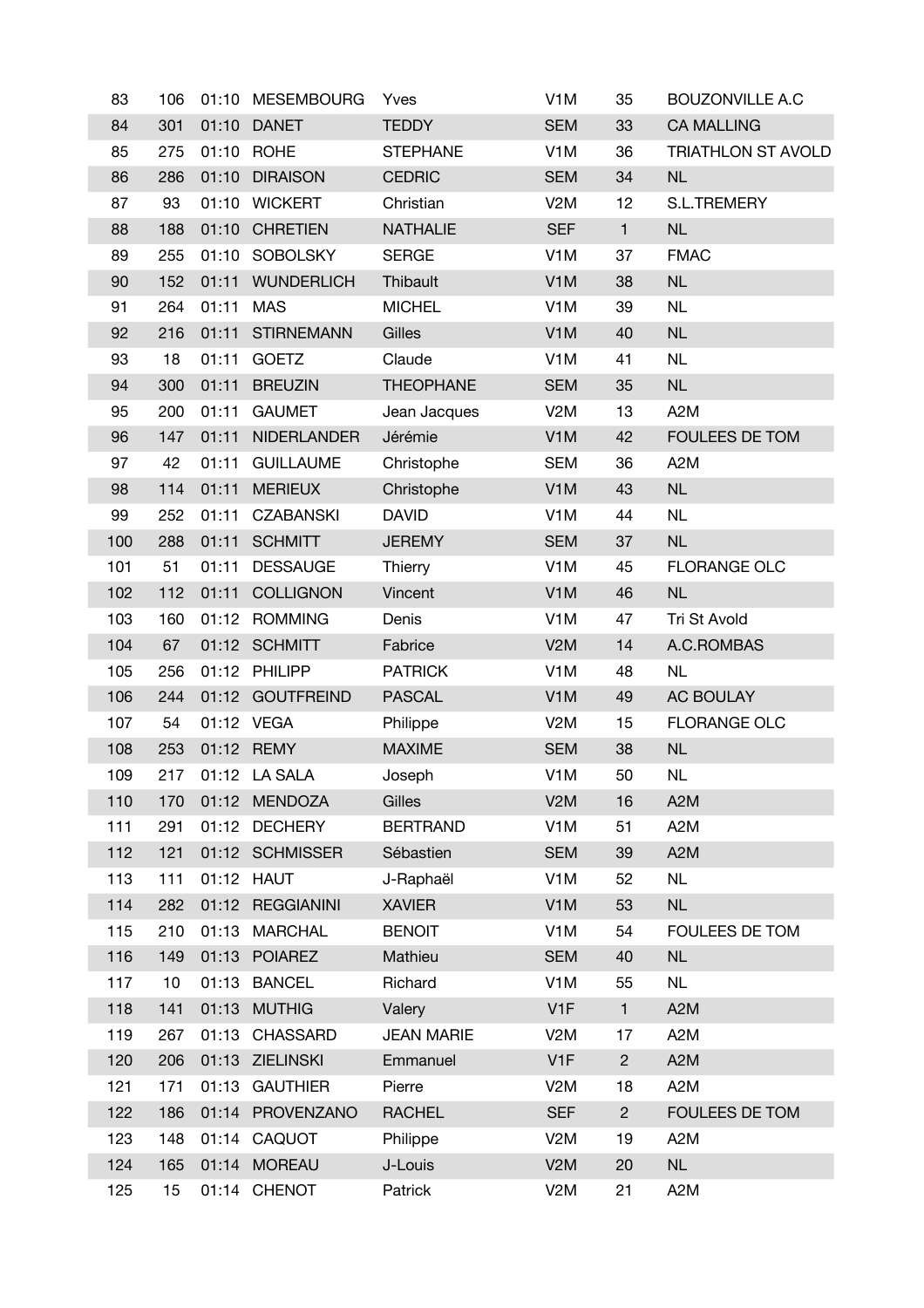| 126 | 52             | 01:14 | <b>CHIODIN</b>     | Philippe         | V <sub>1</sub> M | 56             | <b>FLORANGE OLC</b>    |
|-----|----------------|-------|--------------------|------------------|------------------|----------------|------------------------|
| 127 | 40             | 01:14 | <b>MOGNON</b>      | Dominique        | V <sub>2</sub> M | 22             | <b>NL</b>              |
| 128 | 221            |       | 01:14 PRUNNEAUX    | <b>SEBASTIEN</b> | <b>SEM</b>       | 41             | A <sub>2</sub> M       |
| 129 | 138            | 01:15 | <b>GREFF</b>       | Vianney          | <b>SEM</b>       | 42             | <b>NL</b>              |
| 130 | 105            | 01:15 | <b>MAINVILLE</b>   | <b>MARCEL</b>    | V2M              | 23             | <b>BOUZONVILLE A.C</b> |
| 131 | 176            | 01:15 | PARMENTIER         | <b>FRANCK</b>    | <b>SEM</b>       | 43             | <b>NL</b>              |
| 132 | 297            | 01:15 | <b>NIEL</b>        | Dominique        | V <sub>1</sub> M | 57             | <b>NL</b>              |
| 133 | 123            | 01:15 | <b>ROSIO</b>       | Thierry          | V <sub>1</sub> M | 58             | AC. ST AVOLD           |
| 134 | 198            |       | 01:15 LENEL        | Gregory          | <b>SEM</b>       | 44             | NL                     |
| 135 | 257            | 01:15 | <b>FRIES</b>       | <b>SEBASTIEN</b> | V <sub>1</sub> M | 59             | <b>NL</b>              |
| 136 | 271            | 01:15 | <b>MULLER</b>      | <b>CEDRIC</b>    | <b>SEM</b>       | 45             | NL                     |
| 137 | 192            | 01:15 | <b>GUILLAUME</b>   | <b>DIDIER</b>    | V <sub>2</sub> M | 24             | <b>NL</b>              |
| 138 | 229            | 01:16 | <b>CHABLE</b>      | <b>CORINNE</b>   | V <sub>1F</sub>  | $\sqrt{3}$     | <b>NL</b>              |
| 139 | 238            | 01:16 | <b>BODEREAU</b>    | <b>THIERRY</b>   | V <sub>1</sub> M | 60             | ATH2TISME METZ M       |
| 140 | 224            | 01:16 | <b>TROVATO</b>     | <b>JOSEPH</b>    | V <sub>1</sub> M | 61             | A <sub>2</sub> M       |
| 141 | 70             |       | 01:16 ALBERTALLI   | Patrice          | V3M              | $\overline{4}$ | <b>NL</b>              |
| 142 | 103            |       | 01:16 FLORY        | Francis          | V <sub>1</sub> M | 62             | <b>BOUZONVILLE A.C</b> |
| 143 | 156            | 01:16 | relimger           | Philippe         | V <sub>1</sub> M | 63             | <b>NL</b>              |
| 144 | 139            | 01:16 | <b>GRISVAL</b>     | Christophe       | <b>SEM</b>       | 46             | FOULEES DE TOM         |
| 145 | $\overline{7}$ | 01:16 | <b>RIMLINGER</b>   | François         | <b>SEM</b>       | 47             | <b>NL</b>              |
| 146 | 251            |       | 01:16 SCHWEDOWSKI  | <b>FABRICE</b>   | V <sub>1</sub> M | 64             |                        |
| 147 | $\overline{c}$ |       | 01:16 FITTEN       | Jorris           | <b>SEM</b>       | 48             | <b>NL</b>              |
| 148 | $\bf 8$        |       | 01:17 CURE         | <b>Brice</b>     | <b>SEM</b>       | 49             | <b>NL</b>              |
| 149 | 86             | 01:17 | <b>STEFANCIC</b>   | Yvan             | V <sub>1</sub> M | 65             | C.C.COURCELLES/CH      |
| 150 | 150            | 01:17 | <b>GODART</b>      | <b>MICHEL</b>    | V2M              | 25             | A <sub>2</sub> M       |
| 151 | 208            | 01:17 | <b>MORON</b>       | Nicole           | V3F              | 1              | <b>ASPTT TOURS</b>     |
| 152 | 142            |       | 01:17 LEFEVRE      | Mickaël          | V <sub>1</sub> M | 66             | <b>NL</b>              |
| 153 | 183            |       | 01:17 FACCHI       | <b>JYM</b>       | #N/A             | #N/A           | <b>NL</b>              |
| 154 | 305            |       | 01:17 JACQ         | <b>MICHEL</b>    | V <sub>1</sub> M | 67             | NL                     |
| 155 | 266            |       | 01:17 MUHAREMOVIC  | <b>OLIVIER</b>   | V <sub>1</sub> M | 68             | <b>NL</b>              |
| 156 | 285            |       | 01:17 CLERC        | <b>LAURENT</b>   | V <sub>1</sub> M | 69             | NL                     |
| 157 | 214            |       | 01:17 CUINAIT      | Alain            | V <sub>2</sub> M | 26             | <b>NL</b>              |
| 158 | 45             |       | 01:17 BOUR         | Frederic         | V <sub>1</sub> M | 70             | NL                     |
| 159 | 166            |       | 01:18 HALINGER     | J-Marie          | V <sub>2</sub> M | 27             | <b>NL</b>              |
| 160 | 89             |       | 01:18 PERNET       | Thierry          | V2M              | 28             | S.L.TREMERY            |
| 161 | 225            |       | 01:18 MOUCHOT      | <b>BRUNO</b>     | V <sub>2</sub> M | 29             | <b>NL</b>              |
| 162 | 220            |       | 01:19 CUERONI      | <b>PATRICK</b>   | V2M              | 30             | <b>NL</b>              |
| 163 | 35             | 01:19 | <b>ZIMMER</b>      | Nathalie         | V <sub>1</sub> F | 4              | <b>ES HAGONDANGE</b>   |
| 164 | 31             |       | 01:19 PETER        | David            | V <sub>1</sub> M | 71             | <b>ES HAGONDANGE</b>   |
| 165 | 223            |       | 01:19 TROVATO      | <b>VALERIE</b>   | V <sub>1</sub> F | 5              | A <sub>2</sub> M       |
| 166 | 164            |       | 01:19 BRENOT       | Alexandre        | <b>SEM</b>       | 50             | FOULEES DE TOM         |
| 167 | 199            |       | 01:19 BASSONPIERRE | Jérome           | V <sub>1</sub> M | 72             | <b>NL</b>              |
| 168 | 209            |       | 01:19 DEGANDT      | Joanny           | <b>SEM</b>       | 51             | Transelec              |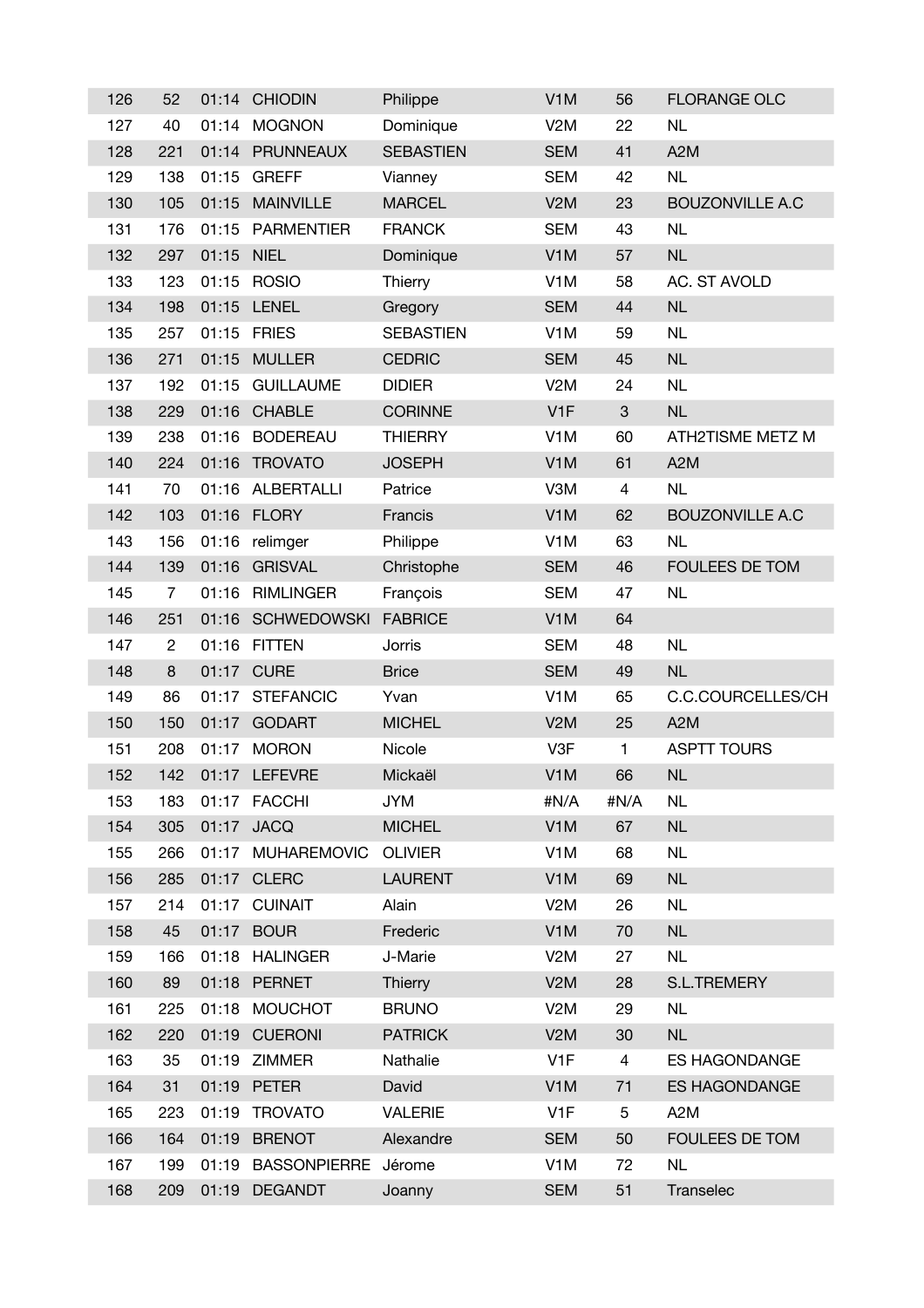| 169 | 276 |            | 01:20 L'HÔTE       | <b>PHILIPPE</b>  | V <sub>2</sub> M | 31             | <b>FFA</b>             |
|-----|-----|------------|--------------------|------------------|------------------|----------------|------------------------|
| 170 | 197 |            | 01:20 DUBOIS       | Marc             | V <sub>1</sub> M | 73             | NL                     |
| 171 | 91  | 01:20      | <b>MONOPOLI</b>    | antoine          | V <sub>2</sub> M | 32             | S.L.TREMERY            |
| 172 | 182 |            | 01:20 FURNO        | <b>MURIEL</b>    | V <sub>1F</sub>  | 6              | <b>NL</b>              |
| 173 | 11  |            | 01:20 STEMLER      | Arnaud           | <b>SEM</b>       | 52             | Tri Thion yutz         |
| 174 | 118 |            | 01:20 BARTRINGER   | Joël             | V2M              | 33             | <b>DOUANES 57</b>      |
| 175 | 174 |            | 01:21 MORSIC       | <b>HICHAN</b>    | <b>SEM</b>       | 53             | FOC ATHLE              |
| 176 | 60  | 01:21      | <b>MULLER</b>      | Christian        | V2M              | 34             | <b>NL</b>              |
| 177 | 71  |            | 01:21 ANDRE        | Marc             | V <sub>1</sub> M | 74             | A <sub>2</sub> M       |
| 178 | 185 | 01:21      | <b>GOCEL</b>       | <b>REJANE</b>    | <b>SEF</b>       | $\mathbf{3}$   | Tri St Avold           |
| 179 | 207 |            | 01:21 SCHNEIDER    | Jean-Claude      | V3M              | 5              | <b>ASPTT TOURS</b>     |
| 180 | 88  | 01:21      | <b>TRIEU</b>       | Jean             | V <sub>1</sub> M | 75             | <b>TREMERY</b>         |
| 181 | 14  | 01:21      | GOCEL              | Lionel           | V <sub>1</sub> M | 76             | <b>NL</b>              |
| 182 | 249 |            | 01:21 LONGO        | <b>MURIEL</b>    | V <sub>2F</sub>  | $\overline{2}$ | <b>NL</b>              |
| 183 | 16  | 01:21      | <b>ROCCA</b>       | Thierry          | V <sub>2</sub> M | 35             | A <sub>2</sub> M       |
| 184 | 226 |            | 01:21 STABARIN     | <b>LOUIS</b>     | V2M              | 36             | A <sub>2</sub> M       |
| 185 | 103 |            | 01:22 FLORY        | Francis          | V <sub>1</sub> M | 77             | <b>BOUZONVILLE A.C</b> |
| 186 | 80  |            | 01:22 AFFMANN      | Jocelin          | CAM              | $\mathbf{1}$   | <b>NL</b>              |
| 187 | 117 |            | 01:22 BAZIN        | David            | V <sub>1</sub> M | 78             | <b>NL</b>              |
| 188 | 79  |            | 01:22 AFFMANN      | J-François       | V <sub>1</sub> M | 79             | <b>NL</b>              |
| 189 | 104 |            | 01:22 JOLIVALT     | M-CLAUDE         | V <sub>1</sub> F | $\overline{7}$ | <b>BOUZONVILLE A.C</b> |
| 190 | 34  |            | 01:22 LUNA SACIE   | Juan             | V <sub>1</sub> M | 80             | ES HAGONDANGE          |
| 191 | 273 |            | 01:22 COLOMAIN     | <b>THIERRY</b>   | V <sub>1</sub> M | 81             | <b>NL</b>              |
| 192 | 24  |            | 01:22 ALLART       | Julien           | <b>SEM</b>       | 54             | <b>NL</b>              |
| 193 | 234 |            | 01:23 SARIOGRIS    | <b>SEZAYI</b>    | V <sub>1</sub> M | 82             | <b>MARATHON ECOLE</b>  |
| 194 | 211 |            | 01:23 HADJ         | Farid            | V <sub>1</sub> M | 83             | NL                     |
| 195 | 205 |            | 01:23 PETER        | Jéröme           | <b>SEM</b>       | 55             | <b>NL</b>              |
| 196 | 66  |            | 01:23 NICOTRA      | <b>Nicolas</b>   | V2M              | 37             | A.C.ROMBAS             |
| 197 | 292 |            | 01:23 COLTIN       | <b>PHILIPPE</b>  | V <sub>2</sub> M | 38             | <b>NL</b>              |
| 198 | 261 |            | 01:23 LANGLOIS     | <b>SEBASTIEN</b> | <b>SEM</b>       | 56             | <b>CE SOVAB</b>        |
| 199 | 179 |            | 01:23 NICOLAS      | Vincent          | <b>SEM</b>       | 57             | <b>NL</b>              |
| 200 | 298 | 01:23 MIFA |                    | <b>PATRICK</b>   | <b>SEM</b>       | 58             | <b>NL</b>              |
| 201 | 190 | 01:23 BIR  |                    | <b>CLAUDE</b>    | V <sub>2</sub> M | 39             | <b>NL</b>              |
| 202 | 193 | 01:23 HEIB |                    | <b>J-PASCAL</b>  | V <sub>1</sub> M | 84             | NL                     |
| 203 | 25  |            | 01:23 ALLART       | Christophe       | V <sub>2</sub> M | 40             | <b>NL</b>              |
| 204 | 242 |            | 01:23 SAINT HILARY | <b>NOEMIE</b>    | <b>SEF</b>       | $\overline{4}$ | A <sub>2</sub> M       |
| 205 | 13  |            | 01:24 SCHNEIDER    | Maxime           | <b>SEM</b>       | 59             | <b>NL</b>              |
| 206 | 119 |            | 01:24 PONZELLINI   | Cécile           | <b>SEF</b>       | 5              | <b>NL</b>              |
| 207 | 113 |            | 01:24 MARCHAL      | Lisiane          | V <sub>1</sub> F | 8              | <b>NL</b>              |
| 208 | 65  |            | 01:24 OSSWALD      | Bernard          | V2M              | 41             | A.C.ROMBAS             |
| 209 | 36  |            | 01:24 BAUDOT       | Romain           | <b>SEM</b>       | 60             | <b>ES HAGONDANGE</b>   |
| 210 | 58  |            | 01:24 RETOURNARD   | J-Luc            | V3M              | $\,6$          | <b>NL</b>              |
| 211 | 29  |            | 01:24 SNEIDER      | Armand           | V3M              | $\overline{7}$ | ES HAGONDANGE          |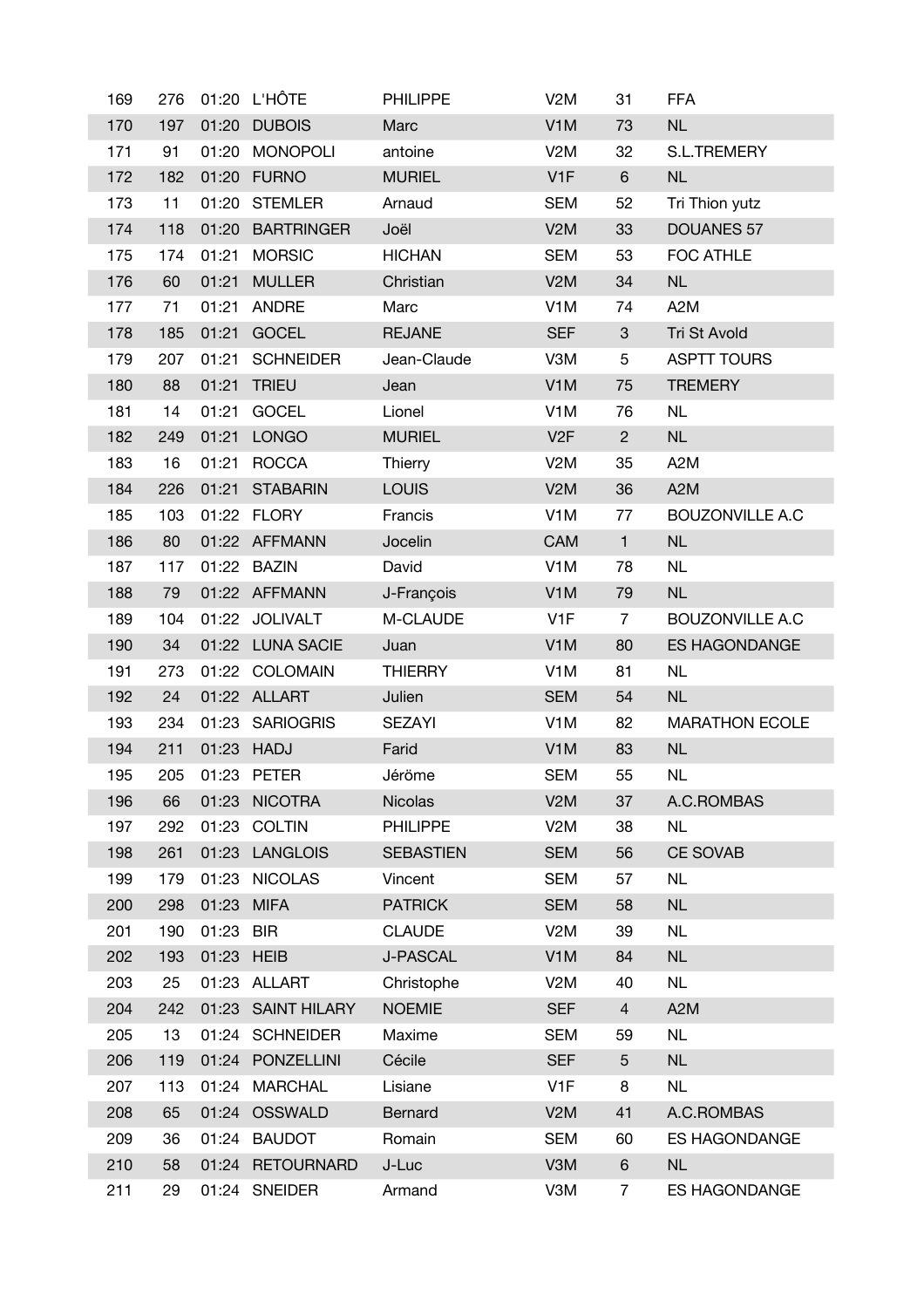| 212 | 75  | 01:25 | <b>GARCIA</b>     | Senen              | V2M              | 42               | A <sub>2</sub> M         |
|-----|-----|-------|-------------------|--------------------|------------------|------------------|--------------------------|
| 213 | 41  | 01:25 | NOËL              | Valery             | V <sub>1</sub> F | 9                | A <sub>2</sub> M         |
| 214 | 27  |       | 01:25 COLET       | Cyrile             | <b>SEM</b>       | 61               | <b>NL</b>                |
| 215 | 262 | 01:25 | <b>RIFF</b>       | <b>JEAN PAUL</b>   | V <sub>4</sub> M | $\mathbf{1}$     | <b>ACSA</b>              |
| 216 | 23  | 01:25 | <b>GENY</b>       | Stephane           | V <sub>1</sub> M | 85               | A <sub>2</sub> M         |
| 217 | 201 | 01:25 | <b>FEMIA</b>      | Salvatore          | <b>SEM</b>       | 62               | <b>NL</b>                |
| 218 | 162 | 01:25 | <b>SCHWOERER</b>  | <b>Thierry</b>     | V <sub>1</sub> M | 86               | A <sub>2</sub> M         |
| 219 | 272 |       | 01:26 KANNY       | <b>CYRILLE</b>     | V <sub>1</sub> M | 87               | <b>NL</b>                |
| 220 | 99  | 01:26 | <b>DIDIER</b>     | j-p                | V2M              | 43               | <b>UFOLEP 54 Douanes</b> |
| 221 | 304 | 01:26 | <b>MAGNIERE</b>   | <b>PASCAL</b>      | <b>SEM</b>       | 63               | <b>NL</b>                |
| 222 | 108 |       | 01:26 VEICRIGNIER | M-Laure            | V <sub>1</sub> F | 10               | <b>BOUZONVILLE A.C</b>   |
| 223 | 26  | 01:26 | <b>FEYDEL</b>     | Murielle           | V <sub>1</sub> F | 11               | A <sub>2</sub> M         |
| 224 | 97  | 01:26 | <b>DEFLORAINE</b> | Olivier            | V <sub>1</sub> M | 88               | <b>S.L.TREMERY</b>       |
| 225 | 57  | 01:26 | <b>THIBESARD</b>  | Stephanie          | <b>SEF</b>       | 6                | <b>FLORANGE OLC</b>      |
| 226 | 53  |       | 01:27 BELABASS    | Ahmed              | V <sub>1</sub> M | 89               | <b>FLORANGE OLC</b>      |
| 227 | 299 |       | 01:27 CAULIER     | <b>SIMON</b>       | <b>SEM</b>       | 64               | <b>NL</b>                |
| 228 | 265 |       | 01:27 FLEISCHMANN | <b>STEPHANE</b>    | V2M              | 44               | <b>VTCAFALCK</b>         |
| 229 | 144 |       | 01:27 GENEVAUX    | Michel             | V <sub>2</sub> M | 45               | A <sub>2</sub> M         |
| 230 | 129 |       | 01:27 GRAVA       | Karine             | <b>SEF</b>       | $\overline{7}$   | <b>NL</b>                |
| 231 | 308 | 01:27 | <b>MAURICE</b>    | <b>THIERRY</b>     | V <sub>2</sub> M | 46               | <b>NL</b>                |
| 232 | 195 |       | 01:28 SCHWEITZER  | Sebastien          | <b>SEM</b>       | 65               | <b>NL</b>                |
| 233 | 295 | 01:28 | <b>METZ</b>       | <b>JEAN CLAUDE</b> | V <sub>2</sub> M | 47               | <b>NL</b>                |
| 234 | 85  |       | 01:28 STEFANCIC   | Corine             | V <sub>1</sub> F | 12               | C.C.COURCELLES/CH        |
| 235 | 84  | 01:28 | <b>GUILIZ</b>     | Lola               | <b>SEF</b>       | 8                | C.C.COURCELLES/CH        |
| 236 | 81  | 01:29 | <b>ROCQ</b>       | J-Claude           | V2M              | 48               | C.C.COURCELLES/CH        |
| 237 | 87  | 01:29 | <b>VEILLER</b>    | Eric               | V <sub>2</sub> M | 49               | C.C.COURCELLES/CH        |
| 238 | 83  | 01:29 | <b>DARDART</b>    | Fabrice            | <b>SEM</b>       | 66               | C.C.COURCELLES/CH        |
| 239 | 61  | 01:29 | <b>DUMONT</b>     | Joël               | V3M              | 8                | A.C.ROMBAS               |
| 240 | 169 |       | 01:30 VALETTE     | Pascal             | V2M              | 50               | <b>NL</b>                |
| 241 | 82  | 01:30 | <b>SINDT</b>      | M-Christine        | V <sub>1</sub> F | 13               | C.C.COURCELLES/CH        |
| 242 | 278 | 01:30 | <b>PFEUTY</b>     | <b>PATRICE</b>     | V3M              | $\boldsymbol{9}$ | <b>NL</b>                |
| 243 | 30  | 01:31 | <b>RODEMACQ</b>   | Christian          | V <sub>1</sub> M | 90               | ES HAGONDANGE            |
| 244 | 33  | 01:31 | <b>FRIIO</b>      | Jean               | V2M              | 51               | <b>ES HAGONDANGE</b>     |
| 245 | 294 | 01:31 | <b>LEBORGNE</b>   | <b>OLIVIER</b>     | <b>SEM</b>       | 67               | <b>NL</b>                |
| 246 | 38  | 01:31 | <b>HAAR</b>       | Sophie             | <b>SEF</b>       | 9                | ES HAGONDANGE            |
| 247 | 180 | 01:32 | <b>HEUILLE</b>    | Christophe         | V <sub>2</sub> M | 52               | <b>CLT</b>               |
| 248 | 90  | 01:32 | <b>MOREJON</b>    | Jean               | V2M              | 53               | S.L.TREMERY              |
| 249 | 109 | 01:32 | <b>ROGOVITZ</b>   | Lynda              | V <sub>1</sub> F | 14               | <b>BOUZONVILLE A.C</b>   |
| 250 | 48  |       | 01:33 SYMPFOR     | Marie-Cathy        | <b>SEF</b>       | 10               | <b>FLORANGE OLC</b>      |
| 251 | 137 | 01:33 | degoer            | Dominique          | V <sub>1</sub> M | 91               | <b>NL</b>                |
| 252 | 312 | 01:33 | <b>BROCARD</b>    | <b>DAVY</b>        | <b>SEM</b>       | 68               | <b>NL</b>                |
| 253 | 311 |       | 01:34 MELONI      |                    | 0 V2M            | 54               | <b>NL</b>                |
| 254 | 293 |       | 01:34 BARBARESCO  | <b>TONY</b>        | <b>ESM</b>       | $\mathbf{1}$     | NL                       |